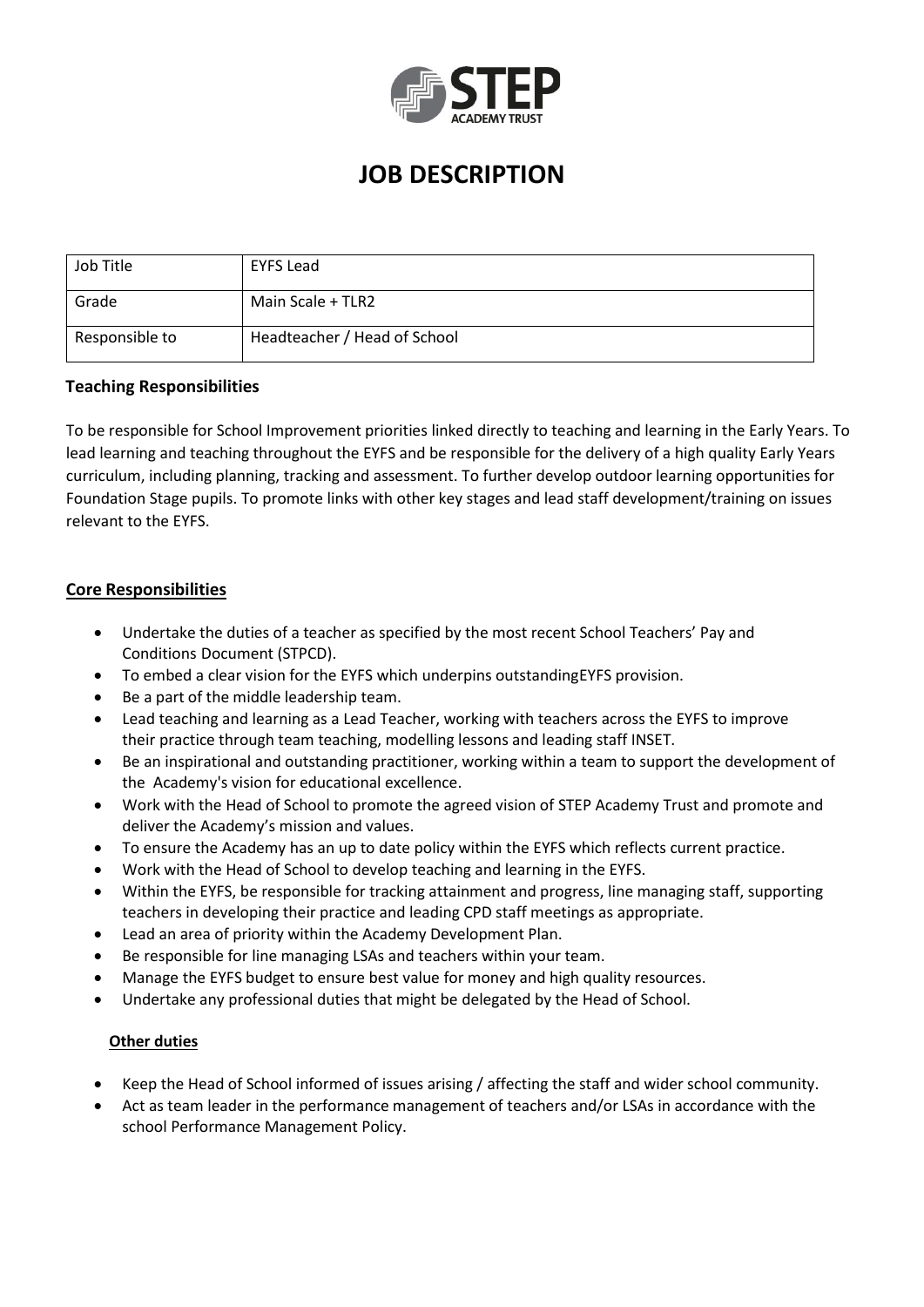# **Leading and developing others**

- Generate an atmosphere of focus, drive and high expectations based on your own practice. Be a strong role model.
- Advise and support, and hold to account, teachers and LSAs in your team.
- Ensure agreed structures and policies are observed by all members of your team.
- Assume responsibility for behaviour within your phase, meeting parents where appropriate.
- Coordinate and chair team weekly phase meetings (keeping minutes).
- Monitor planning on a regular basis to ensure it effectively meets the needs of the children.
- $\bullet$
- Regularly monitor the marking of children's books/EYFS record keeping/profiles, ensuring high expectations are maintained and school procedures are followed.
- Monitor and moderate the assessments of teachers in your team providing written and/or verbal feedback.
- Support teachers in the writing of ILPs and monitor children's progress towards achieving agreed targets.
- Agree and regularly review challenging pupil and class targets with teachers in your team.
- Coordinate formal and effective systems of assessments e.g. FS Profiles including the collection, analysis and reporting of attainment upon entry to and exit from the EYFS.
- Evaluate standards across the EYFS, assess progress and identify areas for development. Prepare written reports for the Academy Committee when required.
- Provide detailed, clear and on-going information for parents.
- Oversee the organisation of class trips, journeys and productions, including risk assessments.
- Keep notes on matters relating to the team including: meetings with staff, interactions with parents and incidents involving children. Notes should be dated and outline key points.
- Proof read end of year reports within your phase, ensuring high standards of written English.

# **General**

- Promote the agreed vision of STEP Academy Trust.
- Be committed to raising standards of achievement.
- Provide a safe, welcoming, organised, creative and interesting learning environment.
- Be aware that each child has a right to equal opportunities and equal access to the curriculum.
- Implement all the policies agreed by STEP Academy Trust.
- Maintain high expectations and insist the children always produce their best.
- Maintain good order and discipline among the children when they are in school and engaged in school activities elsewhere.
- Be sensitive to the linguistic, cultural and ethnic backgrounds of the children and show an awareness of gender and class issues.
- Work collaboratively with colleagues in a team, setting high professional standards.
- Take an active part in the life of the Academy.

# **Evaluation, Assessment and Record Keeping**

- Assess, record and report on the development, progress and attainment of pupils as defined in agreed policies.
- Communicate and consult with children, colleagues, parents/carers and outside agencies as appropriate.
- Mark work, providing regular feedback, according to the agreed Feedback Policy.
- Set regular ambitious yet achievable targets for the children.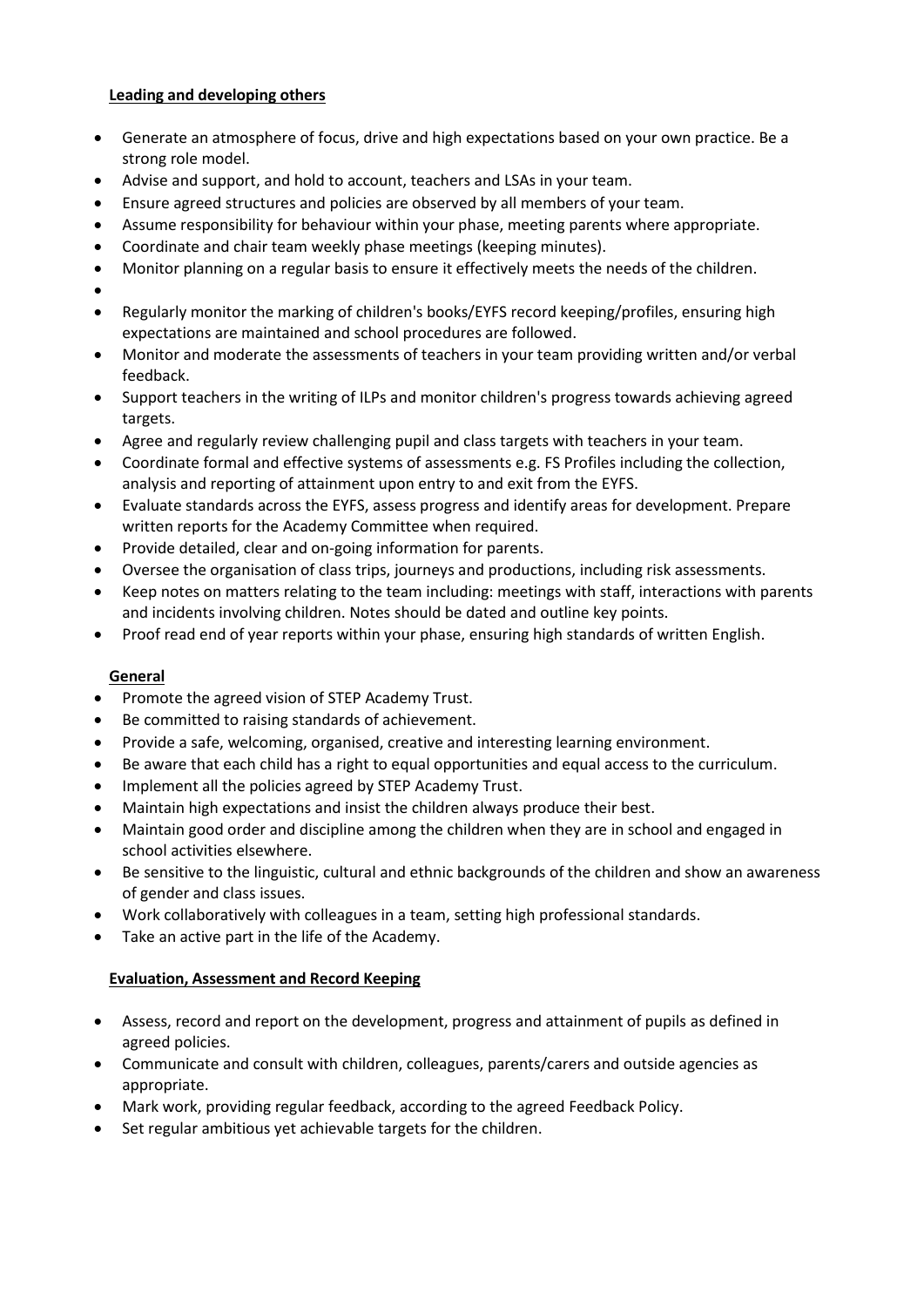#### **Other Responsibilities**

- Participate in scheduled meetings, including a weekly team meeting and weekly morning meeting.
- Participate in duty rosters, including taking assemblies, lunch and playtime duties and before and after school clubs.
- Participate in the Academy's arrangements for performance management and other professional development activities.
- Facilitate the training of students as required.
- Safeguard the health and safety of all children.

# Safeguarding commitment

STEP Academy Trust is committed to safeguarding and promoting the welfare of children and young people and expects all staff and volunteers to share this commitment. An enhanced DBS check is required for this post.

# Personal Development

Maintain a commitment to your own professional development. Be aware of changing employment legislation, new developments and innovations through the use of publications, internet and other resources. Stay informed about relevant changes and emerging themes within the sector.

# Commitment to Equality and anti-racism

STEP Academy Trust has a strong commitment to achieving equality of opportunity in its services to the community and in the employment of people. It expects all employeesto understand, comply with and to promote its policies in their own work, to undertake any appropriate training and to challenge racism, prejudice and discrimination.

# Commitment to Diversity

Take individual and collective professional responsibility for championing the Trust's anti-racism agenda and proactively implementing initiatives which secure equality of access and outcomes. Also to commit to continually developing personal understanding of diversity.

#### Green Statement

Seek opportunities for contributing to sustainable development of the Trust, in accordance with the Trust's Green Commitment. In particular, demonstrate good environmental practice such as energy efficiency, use of sustainable materials, sustainable transport, recycling and waste reduction.

#### Data Protection

To be aware of the Trust's responsibilities under the Data Protection Act 2018 and GDPR and ensure compliance.

#### Confidentiality

You are expected to treat all information acquired through your employment, both formally and informally, in strict confidence.

#### Health & Safety

Every employee is responsible for their own Health & Safety, as well as that of colleagues, service users and the public. Employees should co-operate with management, follow established systems of work, use protective equipment where necessary and report defectives and hazards to management.

The post holder may be required to perform other than these duties given in the job description. The particular duties and responsibilities attached to posts may vary from time to time without changing the general character of the duties or the level of responsibility. The job description is not a comprehensive statement of duties but sets out the main expectations of the Trust.